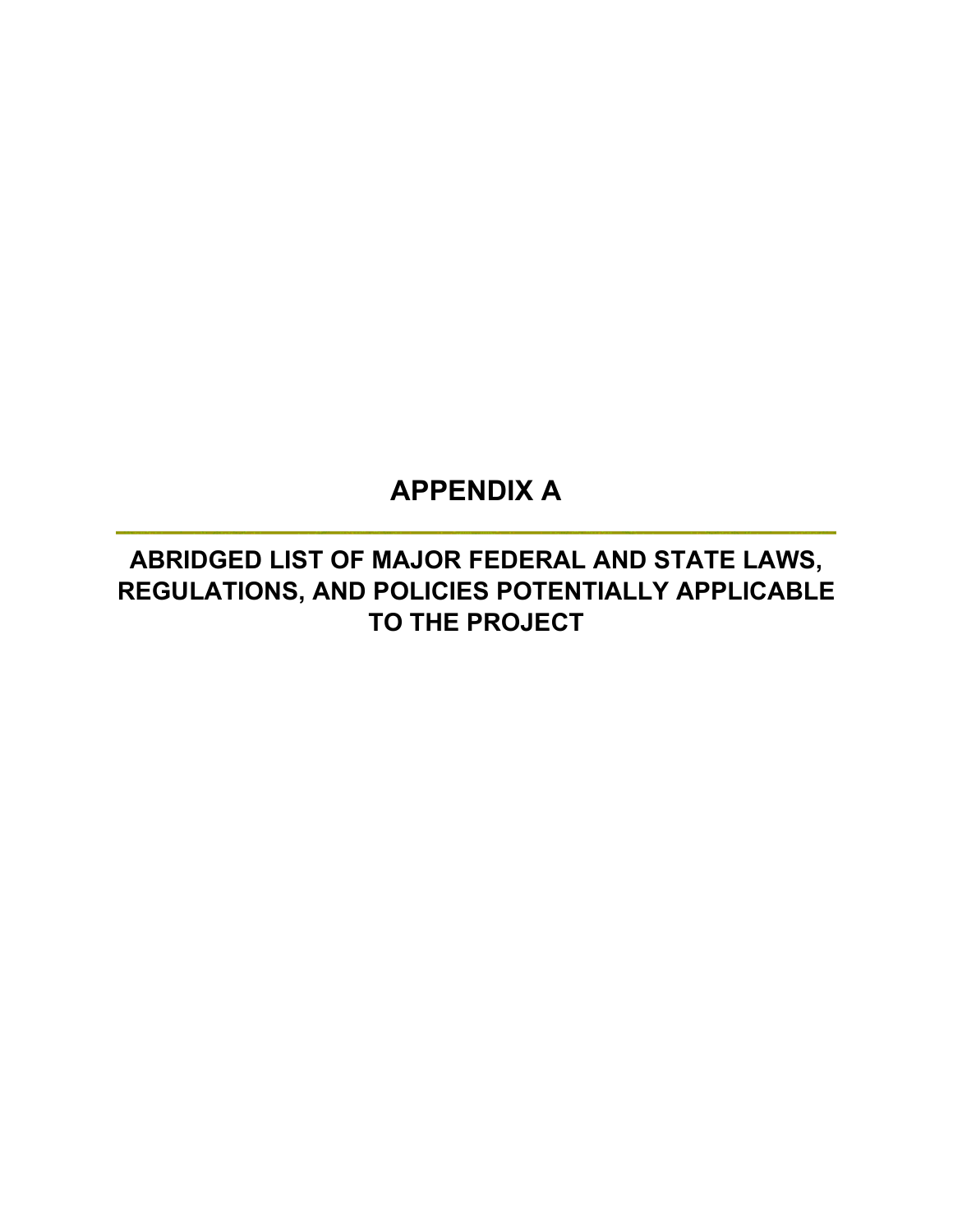# **APPENDIX A**

Abridged List of Major Federal and State Laws, Regulations, and

Policies Potentially Applicable to the

 Pacific Gas and Electric Company Replacement of Distribution Feeder Main 0630 (DFM-0630/R-1385) Across the Sacramento River Project

(Updated: June 2022)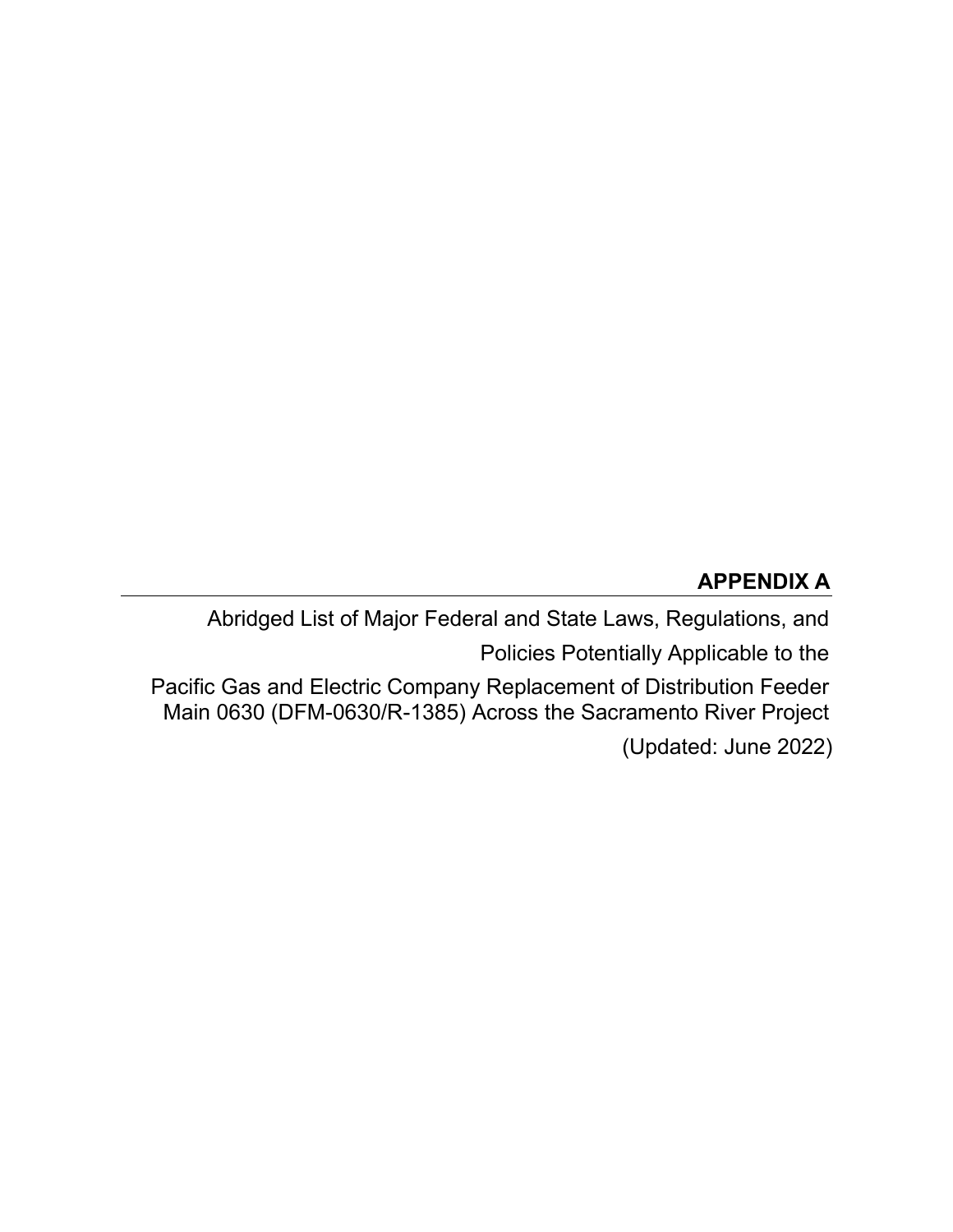#### **Frequently Used Abbreviations**

(see also List of Abbreviations and Acronyms in Table of Contents)

| <b>Abbreviation</b>                 | $\sim$ and $\sim$ contents and $\sim$ contents in Table of Contents,<br><b>Definition</b> |
|-------------------------------------|-------------------------------------------------------------------------------------------|
| $\S$                                | Section                                                                                   |
| AB                                  | <b>Assembly Bill</b>                                                                      |
| <b>ARPA</b>                         | <b>Archeological Resources Protection Act</b>                                             |
| <b>BMP</b>                          | <b>Best Management Practice</b>                                                           |
| Cal. Code Regs.                     | California Code of Regulations                                                            |
| Caltrans                            | California Department of Transportation                                                   |
| CAAQS                               | California Ambient Air Quality Standards                                                  |
| <b>CARB</b>                         | California Air Resources Board                                                            |
| <b>CCAA</b>                         | California Clean Air Act                                                                  |
| <b>CDFW</b>                         | California Department of Fish and Wildlife                                                |
| <b>CEQA</b>                         | California Environmental Quality Act                                                      |
| <b>CERCLA</b>                       | Comprehensive Environnemental Response, Compensation                                      |
|                                     | and Liability Act                                                                         |
| <b>CFR</b>                          | <b>Code of Federal Regulations</b>                                                        |
| <b>CGS</b>                          | California Geological Survey                                                              |
| <b>CNEL</b>                         | <b>Community Noise Equivalent Level</b>                                                   |
| CO <sub>2</sub> ; CO <sub>2</sub> e | Carbon Dioxide; Carbon Dioxide Equivalent                                                 |
| <b>CSLC</b>                         | <b>California State Lands Commission</b>                                                  |
| <b>CUPAs</b>                        | <b>Certified Unified Program Agencies</b>                                                 |
| <b>CWA</b>                          | <b>Clean Water Act</b>                                                                    |
| <b>DOGGR</b>                        | Division of Oil, Gas, and Geothermal Resources                                            |
| EO                                  | <b>Executive Order</b>                                                                    |
| <b>EPCRA</b>                        | <b>Emergency Planning and Community Right-to-Know Act</b>                                 |
| <b>FCAA</b>                         | <b>Federal Clean Air Act</b>                                                              |
| Fed. Reg.                           | <b>Federal Register</b>                                                                   |
| Fish and G. Code                    | <b>Fish and Game Code</b>                                                                 |
| <b>GHG</b>                          | <b>Greenhouse Gas</b>                                                                     |
| <b>GIS</b>                          | <b>Geographic Information Systems</b>                                                     |
| <b>HMTA</b>                         | Hazardous Materials Transportation Act                                                    |
| <b>IBC</b>                          | <b>International Building Code</b>                                                        |
| kW                                  | kilowatt                                                                                  |
| Ldn                                 | Day night average sound level                                                             |
| <b>MCE</b>                          | Maximum considered earthquake                                                             |
| <b>MMT</b>                          | Million metric tons                                                                       |
| <b>MRZ</b>                          | <b>Mineral Resource Zone</b>                                                              |
| MTCO <sub>2e</sub>                  | Metric tons of Carbon Dioxide - equivelant                                                |
| <b>NAAQS</b>                        | <b>National Ambient Air Quality Standards</b>                                             |
| <b>NAHC</b>                         | Natlive American Heritage Commission                                                      |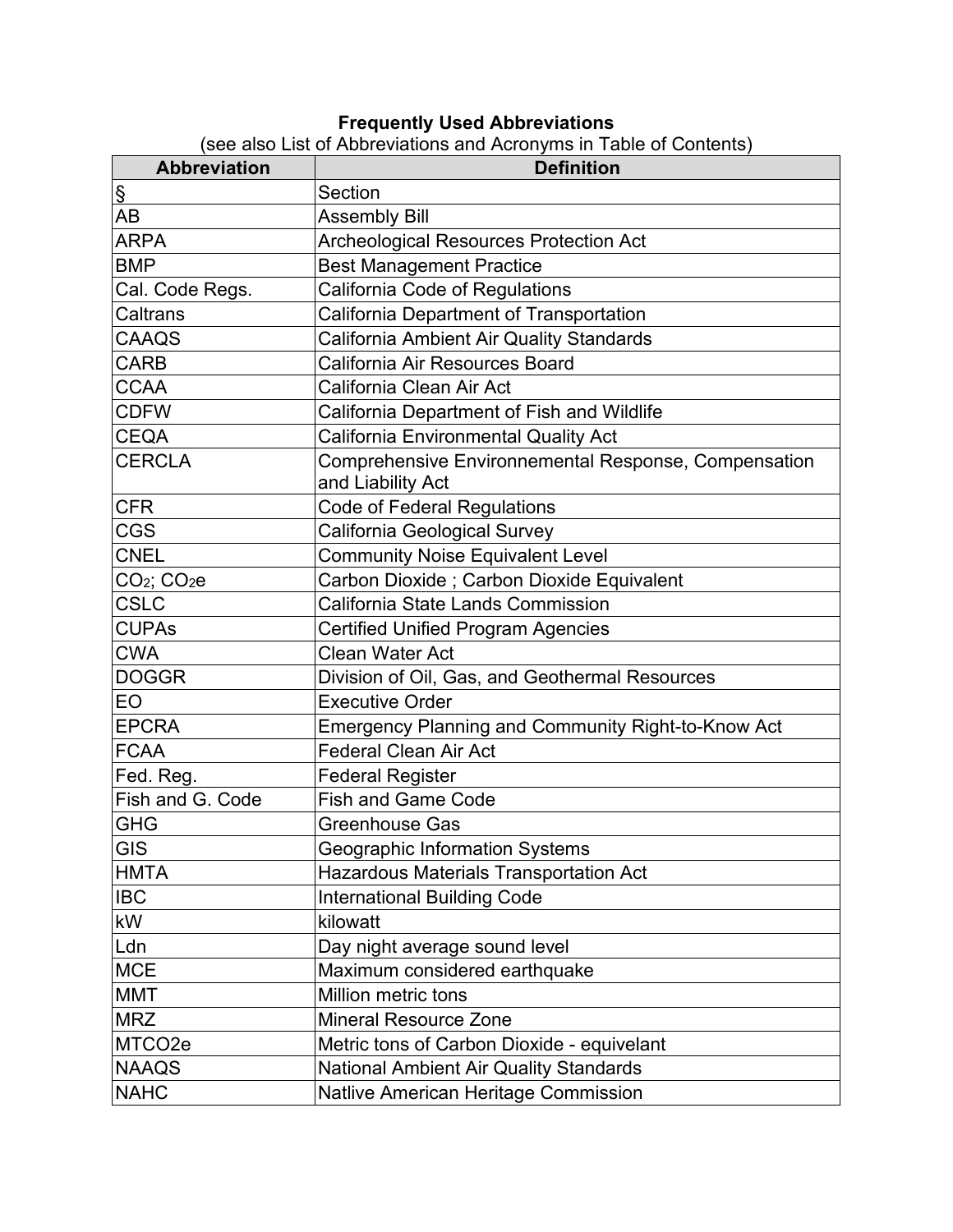| <b>NCP</b>                 | National Oil and Hazardous Substances Pollution Contingency<br>Plan |
|----------------------------|---------------------------------------------------------------------|
| <b>NMFS</b>                | <b>National Marine Fisheries Service</b>                            |
| <b>NOAA</b>                | National Oceanic and Atmospheric Administration                     |
| <b>NO<sub>x</sub></b>      | Nitrogen Oxide                                                      |
| <b>NPDES</b>               | National Pollutant Discharge Elimination System                     |
| <b>NTIS</b>                | <b>National Technical Information Service</b>                       |
| <b>OHP</b>                 | California Office of Historic Preservation                          |
| <b>OPA</b>                 | <b>Oil Pollution Act</b>                                            |
| <b>OSPRA</b>               | Oil Spill Prevention and Response Act                               |
| <b>PCBs</b>                | polychlorinated biphenyls                                           |
| <b>PERP</b>                | Statewide Portable Equipment Registration Program                   |
| P.L.                       | <b>Public Law</b>                                                   |
| <b>PM</b>                  | Particulate matter                                                  |
| ppm                        | Parts per million                                                   |
| <b>PRP</b>                 | <b>Paleontological Resources Preservation</b>                       |
| <b>Pub. Resources Code</b> | <b>Public Resources Code</b>                                        |
| <b>RCRA</b>                | Resource Conservation and Recovery Act                              |
| <b>RWQCB</b>               | <b>Regional Water Quality Control Board</b>                         |
| <b>SARA</b>                | Superfund Amendments and Reauthorization Act                        |
| <b>SB</b>                  | <b>Senate Bill</b>                                                  |
| <b>SMARA</b>               | Surface Mining and Reclamation Act                                  |
| <b>SMGB</b>                | <b>State Mining and Geology Board</b>                               |
| <b>SPCC</b>                | Spill Prevention Countermeasures and Control                        |
| <b>SRA</b>                 | <b>State Responsibility Area</b>                                    |
| Sts. & Hy. Code            | <b>Streets and Highways Code</b>                                    |
| Subd.                      | Subdivision                                                         |
| <b>SWPPP</b>               | <b>Stormwater Pollution Prevention Plan</b>                         |
| <b>SWRCB</b>               | <b>State Water Resources Control Board</b>                          |
| <b>TMDL</b>                | Total maximum daily load                                            |
| <b>TSCA</b>                | <b>Toxic Substances Control Act</b>                                 |
| <b>UBC</b>                 | <b>Uniform Building Code</b>                                        |
| <b>U.S.C.</b>              | <b>United States Code</b>                                           |
| <b>USEPA</b>               | U.S. Environmental Protection Agency                                |
| <b>USFWS</b>               | U.S. Fish and Wildlife Service                                      |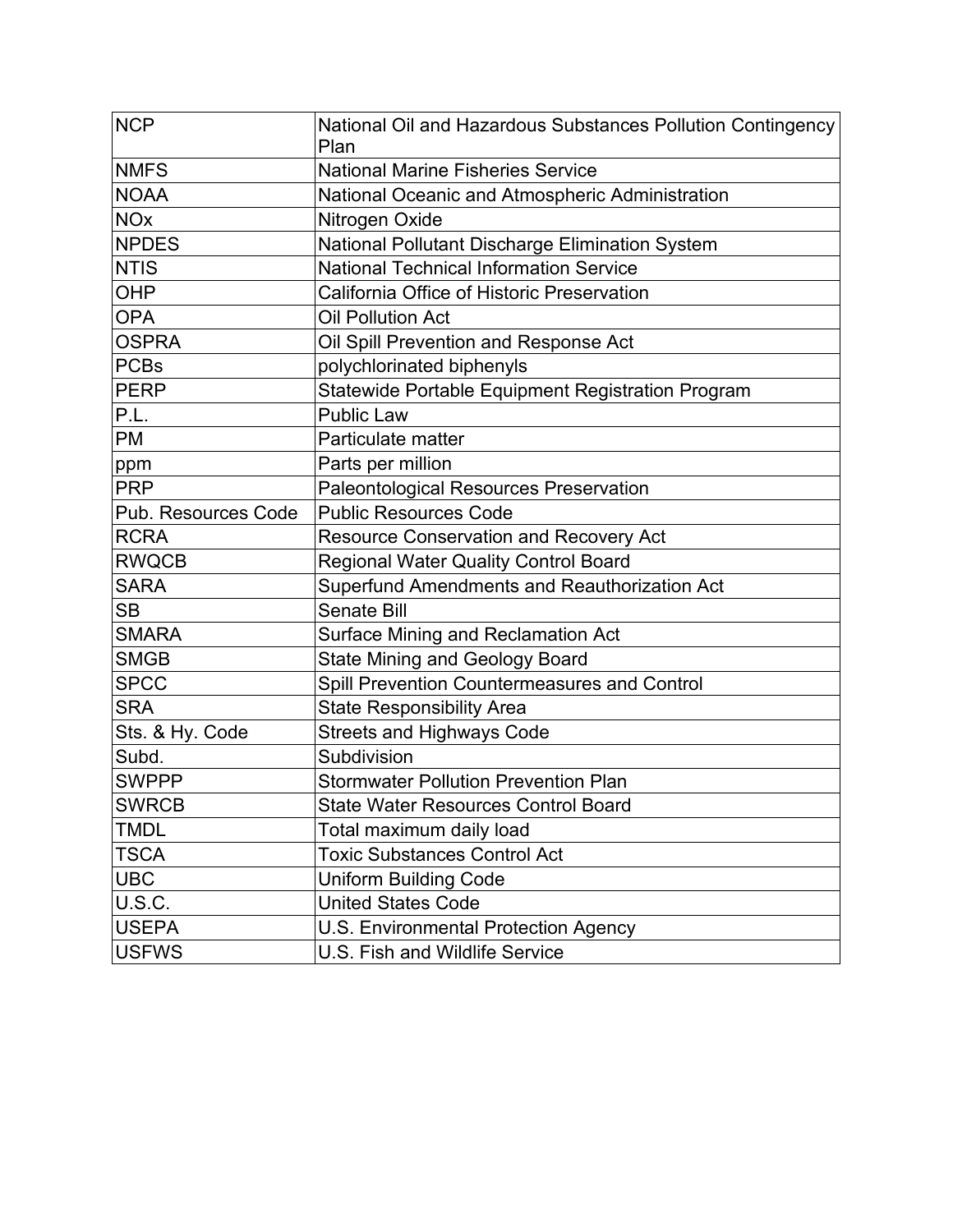Appendix A in this Mitigated Negative Declaration identifies the major federal and state laws, regulations and policies (local or regional are presented for each California Environmental Quality Act (CEQA) Guidelines Appendix  $G<sup>1</sup>$  resource area in Section 4 of the MND) potentially applicable to the Pacific Gas and Electric Company Replacement of DFM-0630/R-1385 Across the Sacramento River Project.

# **MULTIPLE ENVIRONMENTAL ISSUES**

# Federal

There are no major federal laws, regulations, or policies potentially applicable to this Project.

State

# **California Environmental Quality Act (CEQA; Pub. Resources Code, § 21000 et seq.)**

CEQA requires state and local agencies to identify significant environmental impacts of their actions and to avoid or mitigate those impacts, if feasible. A public agency must comply with CEQA when it undertakes an activity defined by CEQA as a "project" that must receive some discretionary approval (i.e., the agency has authority to deny the requested permit or approval) which may cause either a direct physical change, or a reasonably foreseeable indirect change, in the environment.

# **California State Lands Commission (CSLC) and the Common Law Public Trust**

The CSLC has jurisdiction and management authority over all ungranted tidelands, submerged lands, and the beds of navigable lakes and waterways, as well as certain residual and review authority for tidelands and submerged lands legislatively granted in trust to local jurisdictions (Pub. Resources Code, §§ 6301, 6306). All tidelands and submerged lands, granted or ungranted, as well as navigable lakes and waterways, are subject to the protections of the Common Law Public Trust. As general background, the State of California acquired sovereign ownership of all tidelands and submerged lands and beds of navigable lakes and waterways upon its admission to the U.S. in 1850. The State holds these lands for the benefit of all people of the State for statewide Public Trust purposes, which include but are not limited to waterborne commerce, navigation, fisheries, water-related recreation, habitat preservation, and open space. On tidal waterways, the State's sovereign fee ownership extends landward to the ordinary high-

<sup>1</sup> Environmental issue areas are found in State California Environmental Quality Act Guidelines Appendix G [\(http://califaep.org/docs/2019-Appendix\\_G\\_Checklist.pdf\)](http://califaep.org/docs/2019-Appendix_G_Checklist.pdf).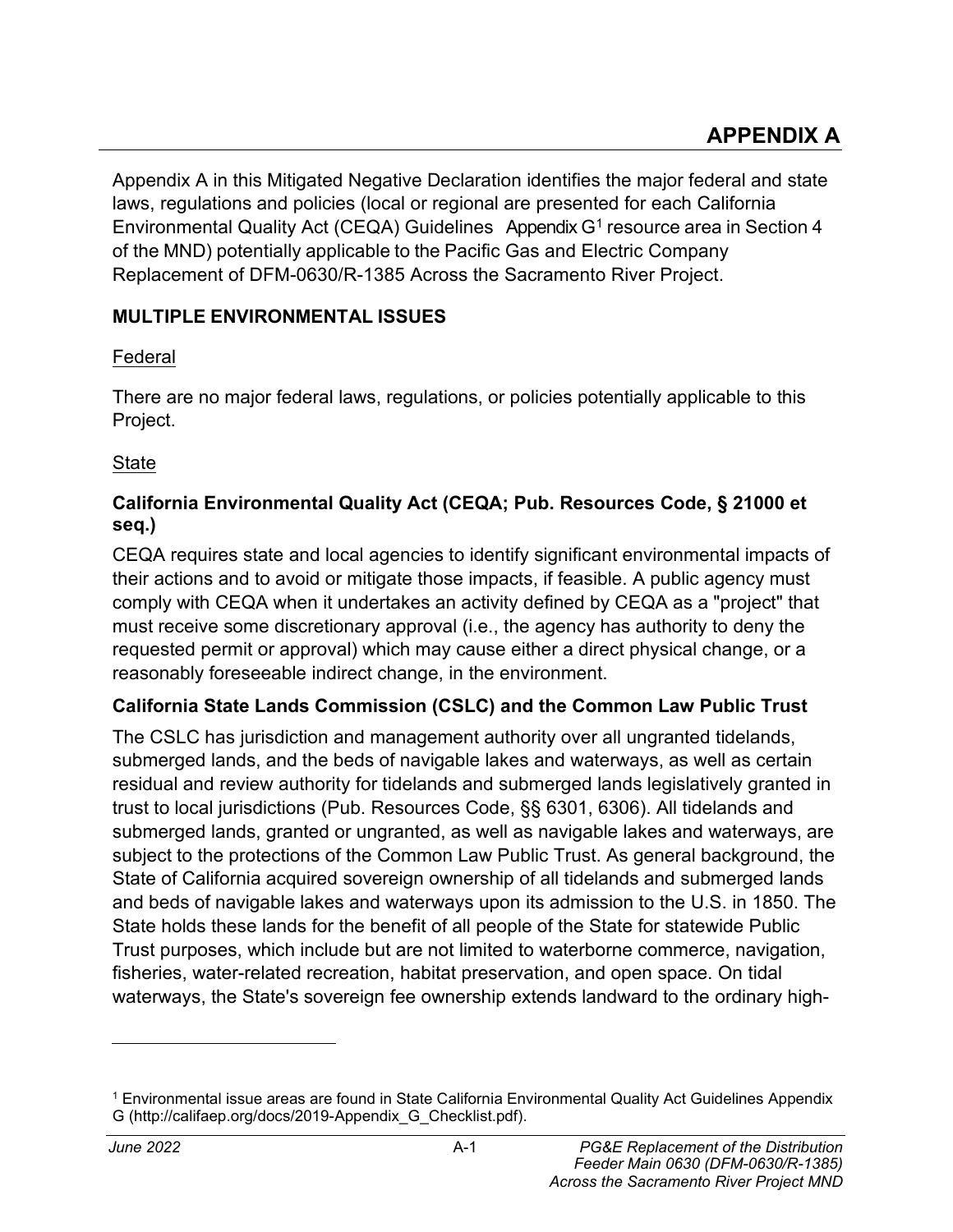water mark as generally shown by the mean high tide line, except for areas of fill or artificial accretion. The CSLC's jurisdiction also includes a section of tidal and submerged land 3 nautical miles wide adjacent to the coast and offshore islands, including bays, estuaries, and lagoons; the waters and underlying beds of more than 120 rivers, lakes, streams, and sloughs; and 1.3 million acres of "school lands" granted to the State by the federal government to support public education. The CSLC also has leasing jurisdiction, subject to certain conditions, over mineral extraction from state property owned and managed by other state agencies (Pub. Resources Code, § 68910, subd. (b)) and is responsible for implementing a variety of state regulations for activities affecting these State Trust Lands, including implementation of CEQA.

### **CSLC Oil & Gas provisions (Pub. Resources Code, div. 6; Cal. Code Regs., tit. 2, div. 3, ch. 1)**

The CSLC issues and administers oil and gas leases covering tide and submerged lands in accordance with Public Resources Code, division 6 (e.g., see § 6829 [methods of operation and standard requirements for conducting operations properly; prevention of waste; protection of worker safety and health; and liability of lessees for personal injuries and property damage],§ 6829.2 [possible arresting or amelioration of land subsidence]; §§ 6873.2 and 6873.5 [carrying out CEQA requirements]). CSLC regulations pertaining to oil and gas leases, exploration permits, and operating requirements on tide and submerged lands under the CSLC's jurisdiction include the following:

**Articles 3.3 and 3.4** apply to operations conducted from mobile rigs, fixed offshore structures, and upland locations serving these leases. Article 3.3 provisions include prevention and elimination of any contamination or pollution of the ocean and tidelands, prevention of waste, regulations on wellhead equipment, surface and subsurface safety valves, remedial and well maintenance work, supervision and training, anomalous casing annulus pressure, subsurface injection, conversion of a well to fluid injection, waste disposal, pressure relief valves, personal protective equipment, and pipeline inspections. Article 3.4 provisions include prohibitions of pollution and contamination, suspension of operations and corrective action, disposal of drill cuttings and drilling muds, oil spill contingency plan requirements, pollution control and removal equipment, critical operations and curtailment plans, and pollution reports to the U.S. Coast Guard and State Office of Emergency Services.

**Article 3.6** pertains to operation manuals and emergency planning, and requires operators to prepare an operations manual describing equipment and procedures that the operator employs to protect the public health and safety and the environment and to prevent oil spills.

# **AESTHETICS**

### Federal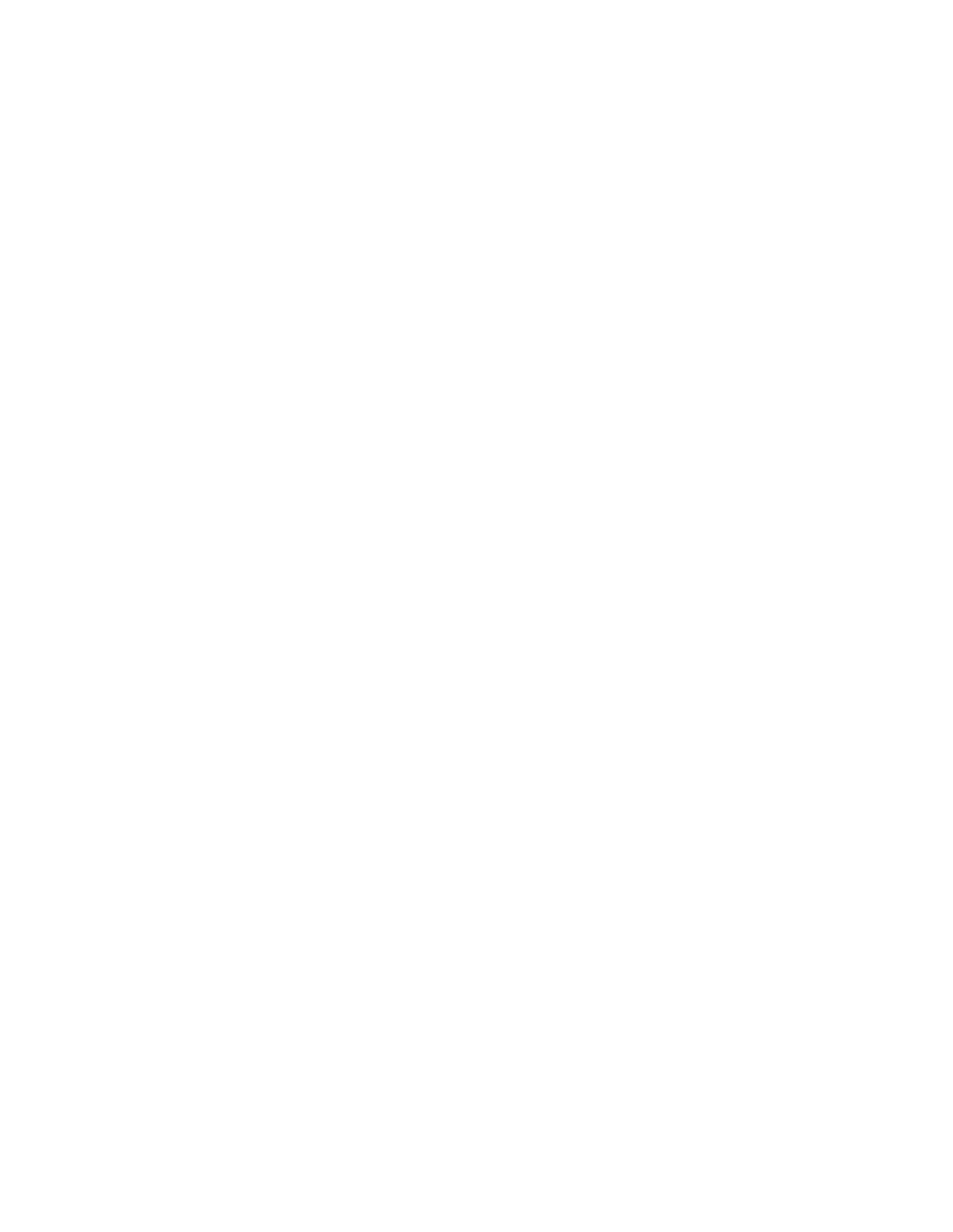prevention from and inspection of marine facilities and assists OSPR with spill investigations and response. Notification is required to the State Office of Emergency Services, which in turn notifies the response agencies, of all oil spills in the marine environment, regardless of size. The Act also created the Oil Spill Prevention and Administration Fund and the Oil Spill Response Trust Fund. Pipeline operators pay fees into the first of these funds for pipelines transporting oil into California across, under, or through marine waters.

# **Other Relevant Laws, Regulations, and Standards**

- **Hazardous Waste Control Act (Health & Saf. Code, ch. 6.5 & Cal. Code Regs., tit. 22 and 26)** establishes criteria for defining hazardous waste and its safe handling, storage, treatment, and disposal (law is designed to provide cradle-to-grave management of hazardous wastes and reduce the occurrence and severity of hazardous materials releases).
- **Hazardous Material Release Response Plans and Inventory Law** (Health & Saf. Code, ch. 6.95) is designed to reduce the occurrence and severity of hazardous materials releases. This state law requires businesses to develop a Release Response Plan for hazardous materials emergencies if they handle more than 500 pounds, 55 gallons, or 200 cubic feet of hazardous materials. In addition, the business must prepare a Hazardous Materials Inventory of all hazardous materials stored or handled at the facility over the above thresholds, and all hazardous materials must be stored in a safe manner.
- **California Code of Regulations, title 8, division 1** sets forth the Permissible Exposure Limit, the exposure, inhalation or dermal permissible exposure limit for numerous chemicals. Included are chemicals, mixture of chemicals, or pathogens for which there is statistically significant evidence, based on at least one study conducted in accordance with established scientific principles, that acute or chronic health effects may occur in exposed employees. Title 8 sections 5191 and 5194 require a Hazard Communication Plan to ensure both employers and employees understand how to identify potentially hazardous substances in the workplace, understand the associated health hazards, and follow safe work practices.
- **California Code of Regulations, title 19, division 2** establishes minimum statewide standards for Hazardous Materials Business Plans.
- **California Code of Regulations, title 22, division 4.5** regulates hazardous wastes and materials by implementation of a Unified Program to ensure consistency throughout the state in administration requirements, permits, inspections, and enforcement by Certified Unified Program Agencies (CUPAs).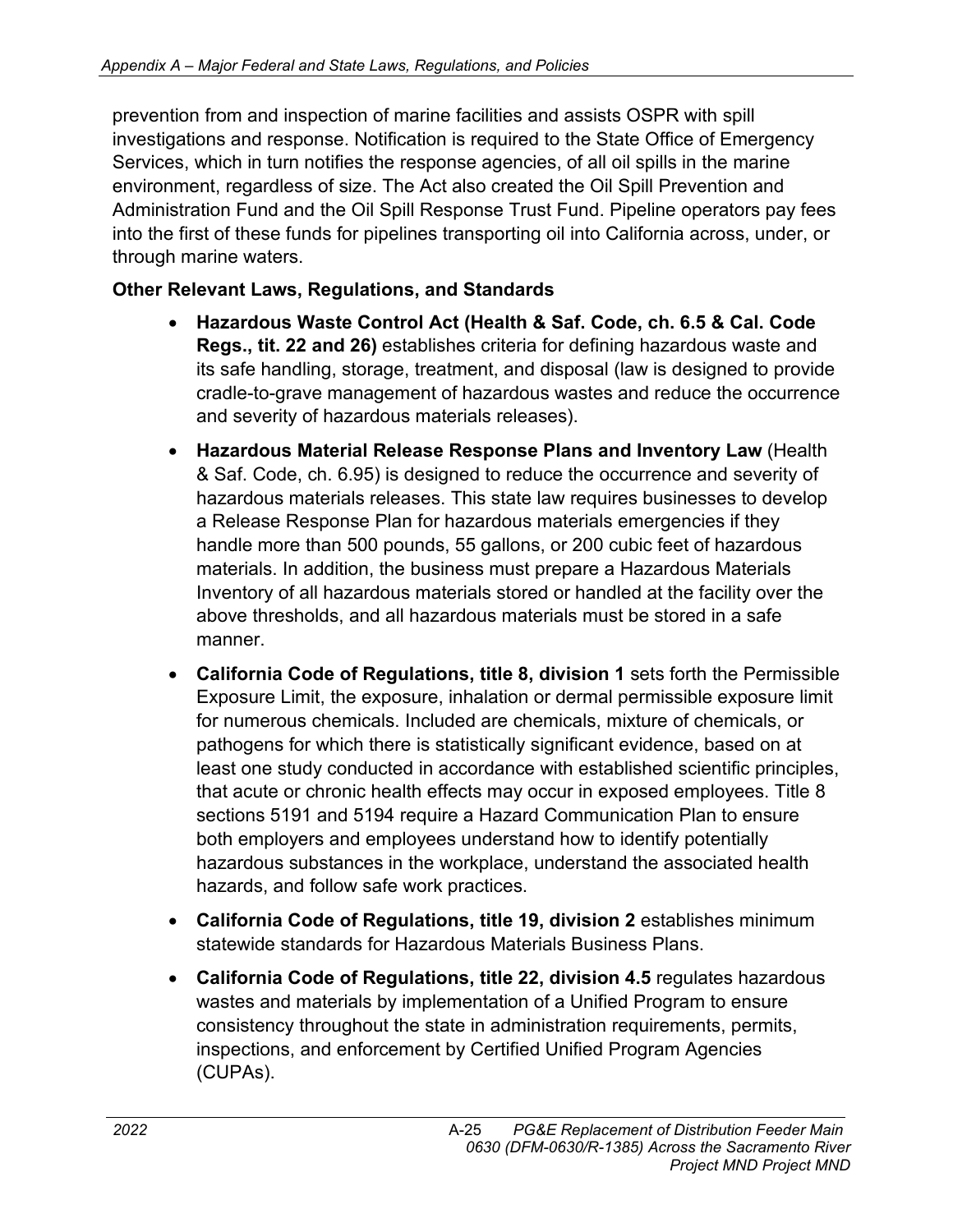- **California Code of Regulations, title 24, part 9** (Fire Code regulations) state hazardous materials should be used and storage in compliance with the state fire codes.
- **Porter-Cologne Water Quality Control Act** (see Hydrology and Water Quality)
- **Seismic Hazards Mapping Act/Regulations** (see Geology and Soils)
- **California State Lands Commission Oil and Gas provisions and regulations** (see Multiple Environmental Issues)

### **HYDROLOGY AND WATER QUALITY**

#### Federal

### **Federal Clean Water Act (CWA) (33 U.S.C. § 1251 et seq.)**

The CWA is comprehensive legislation (it generally includes the Federal Water Pollution Control Act of 1972, its supplementation by the CWA of 1977, and amendments in 1981, 1987, and 1993) that seeks to protect the nation's water from pollution by setting water quality standards for surface water and by limiting the discharge of effluents into waters of the U.S. These water quality standards are promulgated by the USEPA and enforced in California by the State Water Resources Control Board (SWRCB) and nine Regional Water Quality Control Boards (RWQCBs). Relevant CWA sections include:

- **Section 303(d) (33 U.S.C. § 1313)** requires states to list waters that are not attaining water quality standards, which is known as the 303(d) List of impaired waters. These requirements have led to the development of total maximum daily load (TMDL) guidance at the state level through the SWRCB and various RWQCBs.
- **Section 305(b) (33 U.S.C. § 1315)** requires states to assess and report on the water quality status of waters within the states.
- **Section 401 (33 U.S.C. § 1341)** specifies that any applicant for a federal permit or license to conduct any activity which may result in any discharge into the navigable waters of the U.S. to obtain a certification or waiver thereof from the state in which the discharge originates that such a discharge will comply with established state effluent limitations and water quality standards. ACOE projects are required to obtain this certification.
- **Section 402 (33 U.S.C. § 1342)** establishes conditions and permitting for discharges of pollutants under the National Pollutant Discharge Elimination System (NPDES). Under the NPDES Program, states establish standards specific to water bodies and designate the types of pollutants to be regulated, including total suspended solids and oil; all point sources that discharge directly into waterways are required to obtain a permit regulating their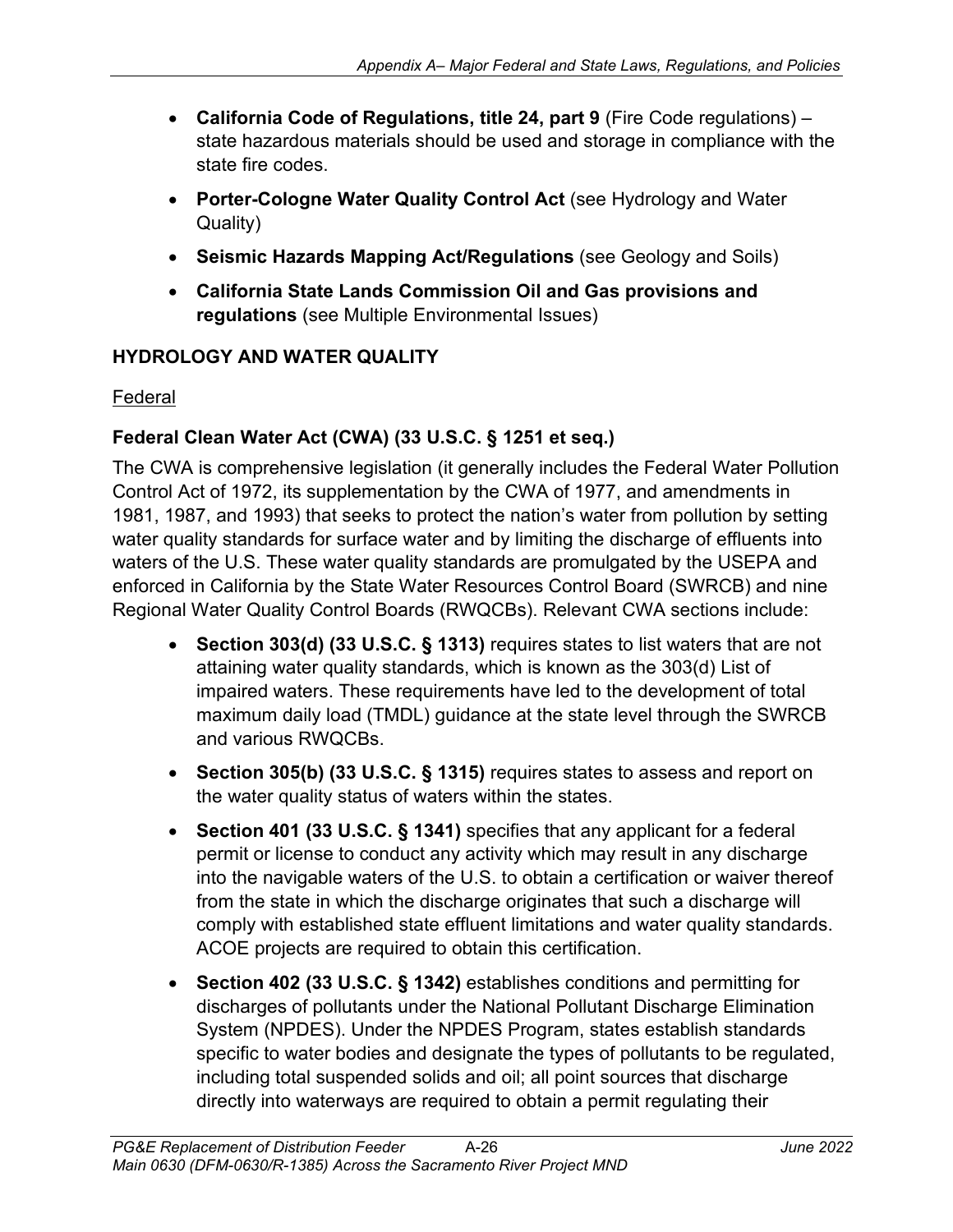discharge. NPDES permits fall under the jurisdiction of the SWRCB or RWQCBs when the discharge occurs within state waters (out to 3 nautical miles).

• **Section 404 (33 U.S.C. § 1344)** authorizes the U.S. Army Corps of Engineers to issue permits for the discharge of dredged or fill material into waters of the U.S., including wetlands, streams, rivers, lakes, coastal waters or other water bodies or aquatic areas that qualify as waters of the U.S. Rivers and Harbors Act (33 U.S.C. § 401).

This Act governs specified activities in "navigable waters" (waters subject to the ebb and flow of the tide or that are presently used, have been used in the past, or may be susceptible for use to transport interstate or foreign commerce). Section 10 provides that construction of any structure in or over any navigable water of the U.S., or the accomplishment of any other work affecting the course, location, condition, or physical capacity of such waters, is unlawful unless the U.S. Army Corps of Engineers approves the work and issues a Rivers and Harbors Act section 10 Permit (which may occur concurrently with Clean Water Act section 404 permits).

# **Other Relevant Laws and Regulations**

• **Oil Pollution Act (OPA)** (see Hazards and Hazardous Materials)

# **State**

# **Porter-Cologne Water Quality Control Act (Wat. Code, § 13000 et seq.) (Porter-Cologne)**

Porter-Cologne is the principal law governing water quality in California. The Act established the SWRCB and nine RWQCBs, which have primary responsibility for protecting water quality and beneficial uses of state waters. Porter-Cologne also implements many provisions of the federal Clean Water Act, such as the NPDES permitting program. Pursuant to Clean Water Act section 401, applicants for a federal license or permit for activities that may result in any discharge to waters of the U.S. must seek a Water Quality Certification from the state in which the discharge originates; such Certification is based on a finding that the discharge will meet water quality standards and other appropriate requirements of state law. In California, RWQCBs issue or deny certification for discharges within their jurisdiction. The SWRCB has this responsibility where projects or activities affect waters in more than one RWQCB's jurisdiction. If the SWRCB or a RWQCB imposes a condition on its Certification, those conditions must be included in the federal permit or license. Plans that contain enforceable standards for the various waters they address include the following:

• **Basin Plan.** Porter-Cologne (see § 13240) requires each RWQCB to formulate and adopt a Basin Plan for all areas within the region. Each RWQCB must establish water quality objectives to ensure the reasonable protection of beneficial uses, and an implementation program for achieving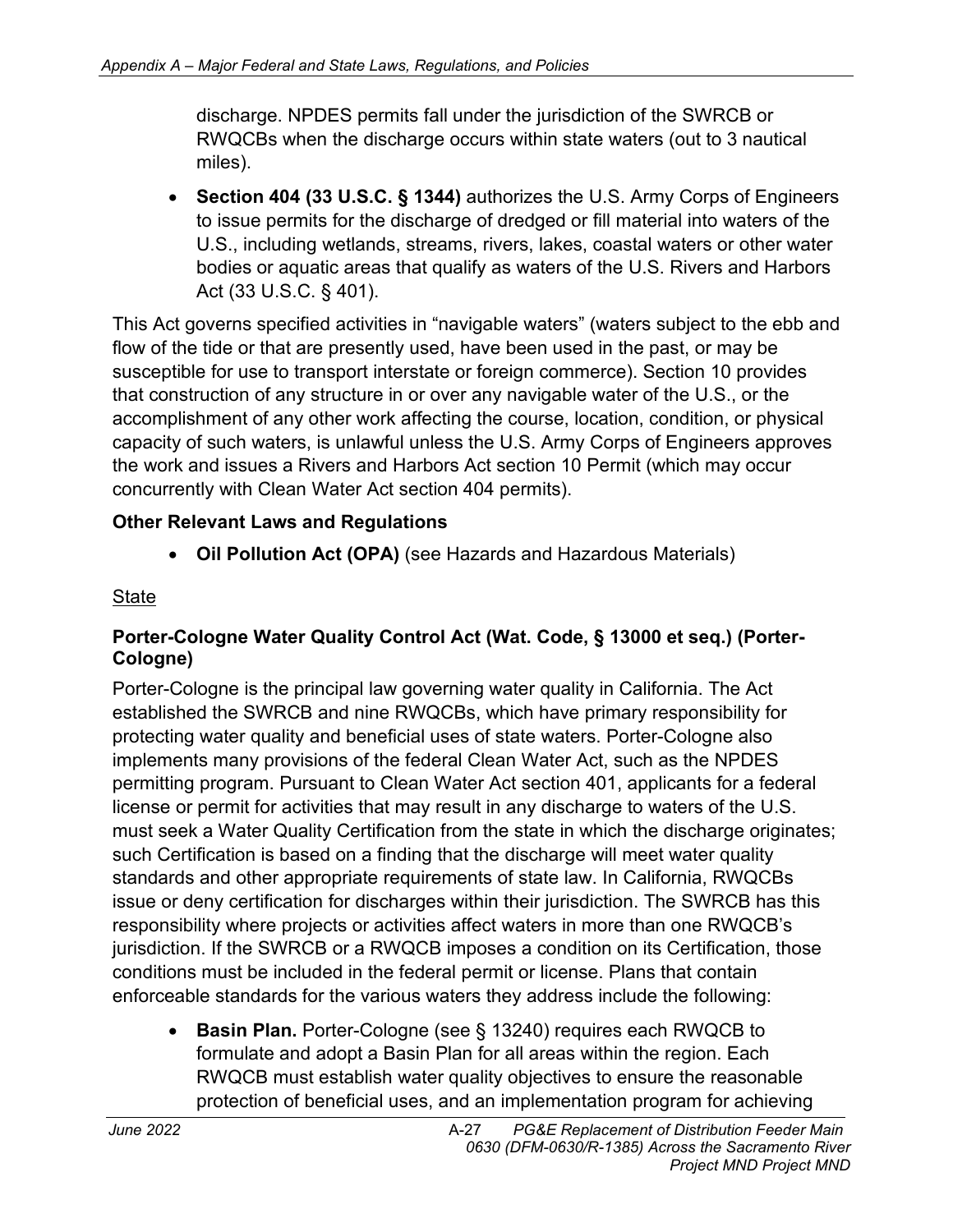water quality objectives within the basin plan. In California, the beneficial uses and water quality objectives are the state's water quality standards.

RWQCBs also oversee on-site treatment of "California Designated, Non-Hazardous Waste" and enforce water quality thresholds and standards set forth in the Basin Plan. Applicants may be required to obtain a General Construction Activities Storm Water Permit under the NPDES program, and develop and implement a Storm Water Pollution Prevention Plan (SWPPP) that includes best management practices to control erosion, siltation, turbidity, and other contaminants associated with construction activities. The SWPPP would include best management practices to control or prevent the release of non-storm water discharges, such as crude oil, in storm water runoff.

# **California Anti-Degradation Policy.**

In 1968, as required under the federal anti-degradation policy, the SWRCB adopted Resolution No. 68-16 a "Statement of Policy with Respect to Maintaining High Quality of Waters in California." Resolution 68-16 states that the disposal of wastes into state waters shall be regulated to achieve the highest water quality standard with maximum benefit to the people of the state and to promote the peace, health, safety, and welfare of the people of the state. The Policy prohibits discharges of wastes that will lower the quality of surface or groundwater so that the water is available for the maximum benefit of future residents.

# **California Water Code.**

The State Water Resources Control Board is the umbrella agency with jurisdiction over water quality issues in the State of California. In addition to standards and regulations established by the Federal NPDES program, California adopted a number of other, more stringent legislative acts in order to further strengthen State water quality standards. These acts include the Porter- Cologne Water Quality Act, California Water Code, and Title 23 of the California Code of Regulations. Within California, the State Water Resources Control Board is responsible for developing and implementing water quality control policy. State Water Resources Control Board is the agency designated by the Environmental Protection Agency for administering applicable Federal Clean Water Act and Safe Drinking Water Act programs, which include adopting water quality standards for State waters.

The Central Valley Regional Water Quality Control Board is responsible for water quality permitting in Sutter and Colusa County. The Central Valley Regional Water Quality Control Board adopted the Water Quality Control Plan (Basin Plan) for the Sacramento and San Joaquin River Basins, which designates beneficial uses and establishes water quality objectives for groundwater and surface water along the Central Valley.

# **Construction Storm Water Regulations.**

Construction projects are required to comply with the statewide National Pollutant Discharge Elimination System General Permit for Storm Water Discharges Associated with Construction Activity (General Construction Permit) (Order No. 99-08-DWQ, Permit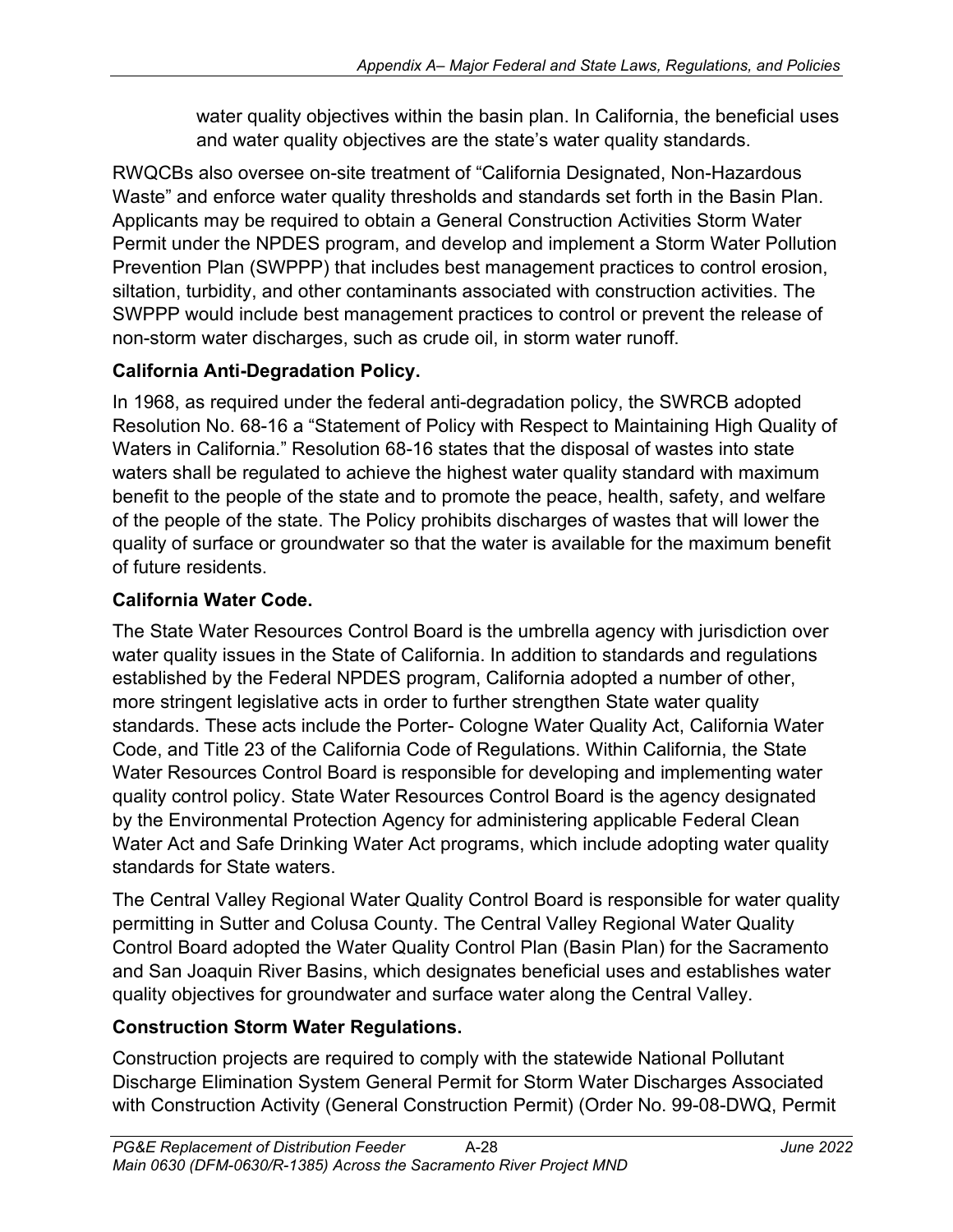### No. CAS000002).

Under this program, construction activities that would result in earth disturbance of one or more acres are required to file a Notice of Intent to obtain a General Construction Permit. The applicant is required to develop a Storm Water Pollution Prevention Plan, which provides best management practices (BMPs) to manage storm water runoff from the Project site. BMPs include erosion and sediment control devices, scheduling of activities, prohibitions of practices, maintenance procedures, and other management practices to prevent or reduce the pollutant of waters of the United States

### **Other Relevant Laws**

- **Lake and Streambed Alteration Program** (Fish & G. Code, §§ 1600-1616) (see Biological Resources section)
- **Water Code section 13142.5** provides marine water quality policies stating that wastewater discharges shall be treated to protect present and future beneficial uses, and, where feasible, to restore past beneficial uses of the receiving waters. The highest priority is given to improving or eliminating discharges that adversely affect wetlands, estuaries, and other biologically sensitive sites; areas important for water contact sports; areas that produce shellfish for human consumption; and ocean areas subject to massive waste discharge.

# **LAND USE AND PLANNING**

### Federal

There are no major federal laws, regulations, and policies potentially applicable to this project.

### State

# **Submerged Lands Act**

The State of California owns tide and submerged lands waterward of the ordinary high watermark. state law gives primary responsibility for determination of the precise boundary between these public tidelands and private lands, and administrative responsibility over state tidelands, to the CSLC. Access and use of state shoreline areas can be obtained through purchase or lease agreements.

### **MINERAL RESOURCES**

### Federal

There are no major federal laws, regulations, and policies potentially applicable to this project.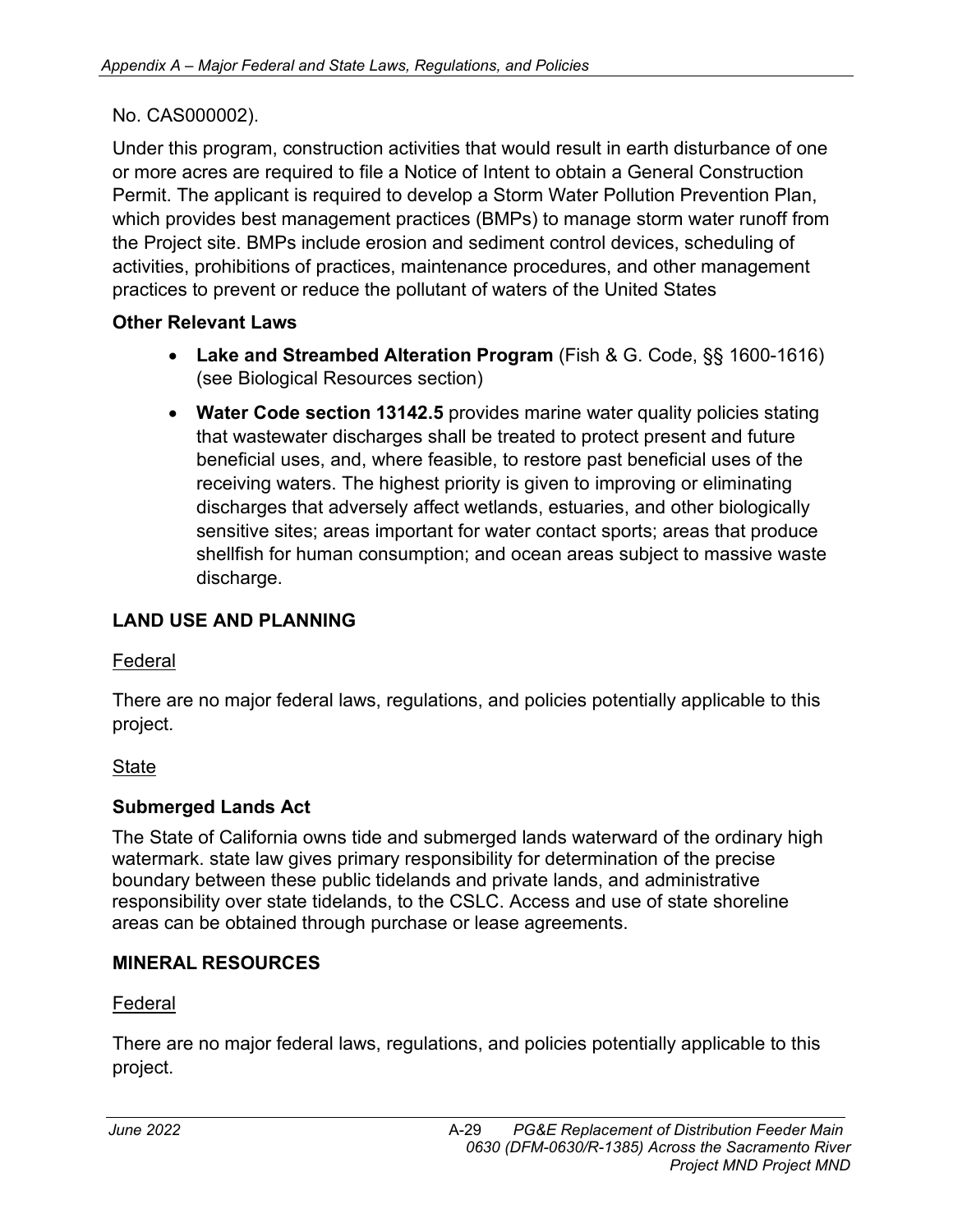# State

### **Surface Mining and Reclamation Act (SMARA) (Pub. Resources Code, §§ 2710- 2796).**

The California Department of Conservation is the primary agency tasked with mineral resource protection. The Department, which is charged with conserving earth resources (Pub.Resources Code, §§ 600-690), has five program divisions: California Geological Survey (CGS); Division of Oil, Gas, and Geothermal Resources (DOGGR); Division of Land Resource Protection; State Mining and Geology Board (SMGB); and Division of Mine Reclamation.

SMGB develops policy direction regarding the development and conservation of mineral resources and reclamation of mined lands. In accordance with SMARA, CGS classifies the regional significance of mineral resources and assists in designating lands containing significant aggregate resources. Four Mineral Resource Zones (MRZs) are designated to indicate the significance of mineral deposits.

- **MRZ-1** Areas where adequate information indicates that no significant mineral deposits are present or where it is judged that little likelihood exists for their presence.
- **MRZ-2** Areas where adequate information indicates significant mineral deposits are present, or where it is judged that a high likelihood exists for their presence.
- **MRZ-3** Areas containing mineral deposits the significance of which cannot be evaluated from available data.
- **MRZ-4** Areas where available information is inadequate for assignment to any other MRZ.

# **The Warren-Alquist Act**

This act was adopted in 1974 to encourage conservation of non-renewable energy resources.

# **NOISE**

# Federal

# **Noise Control Act (42 U.S.C. § 4910) and NTIS 550\9-74-004, 1974**

The Noise Control Act required the USEPA to establish noise emission criteria and noise testing methods (40 CFR Chapter 1, Subpart Q). These criteria generally apply to interstate rail carriers and to some types of construction and transportation equipment. In 1974, the USEPA provided guidance in National Technical Information Service (NTIS) 550\9-74-004 ("Information on Levels of Environmental Noise Requisite to Protect Health and Welfare with an Adequate Margin of Safety;" referenced as the "Levels Document") that established a Day Night Average Sound Level (Ldn) of 55 dBA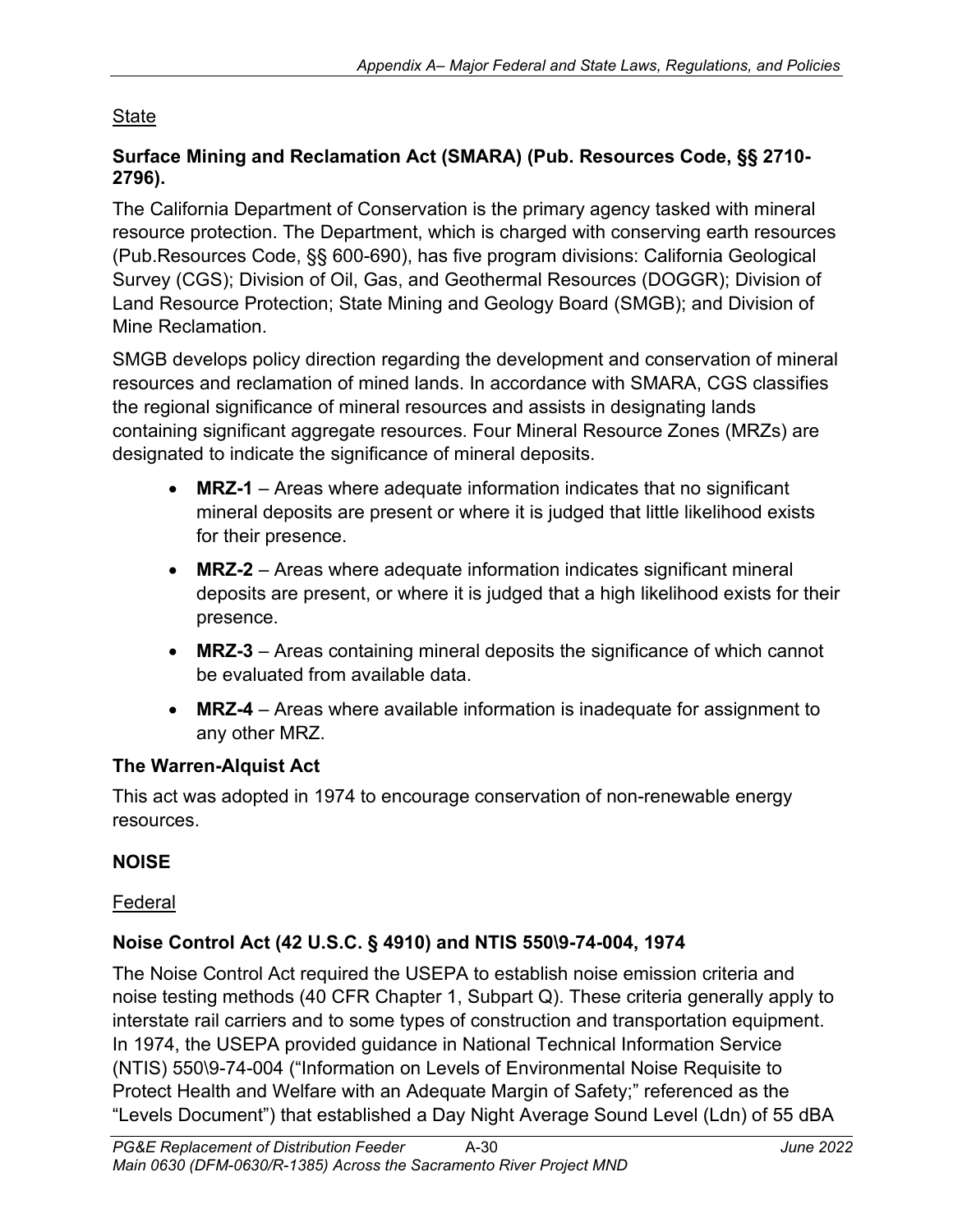as the requisite level, with an adequate margin of safety, for areas of outdoor uses including residences and recreation areas. The recommendations do not consider technical or economic feasibility (i.e., the document identifies safe levels of environmental noise exposure without consideration for achieving these levels or other potentially relevant considerations), and therefore should not be construed as standards or regulations.

### **State**

### **Land Use Compatibility Guidelines from the now defunct California Office of Noise Control**

State regulations for limiting population exposure to physically and/or psychologically significant noise levels include established guidelines and ordinances for roadway and aviation noise under the California Department of Transportation and the now defunct California Office of Noise Control. Office of Noise Control land use compatibility guidelines provided the following:

- For residences, an exterior noise level of 60 to 65 dBA Community Noise Equivalent Level (CNEL) is considered "normally acceptable;" a noise level of greater than 75 dBA CNEL is considered "clearly unacceptable."
- A noise level of 70 dBA CNEL is considered "conditionally acceptable" (i.e., the upper limit of "normally acceptable" for sensitive uses [schools, libraries, hospitals, nursing homes, churches, parks, offices, commercial/professional businesses]).

### **Other Relevant Regulation**

California Code of Regulations, title 24 establishes CNEL 45 dBA as the maximum allowable indoor noise level resulting from exterior noise sources for multi-family residences.

# **POPULATION AND HOUSING**

### Federal and State

There are no major federal or state laws, regulations, and policies potentially applicable to this project.

### **PUBLIC SERVICES**

Federal

# **CFR Title 29**

• **29 CFR 1910.38** requires an employer, when required by a California Division of Occupational Safety and Health (Cal/OSHA) standard, to have an Emergency Action Plan that must be in writing, kept in the workplace, and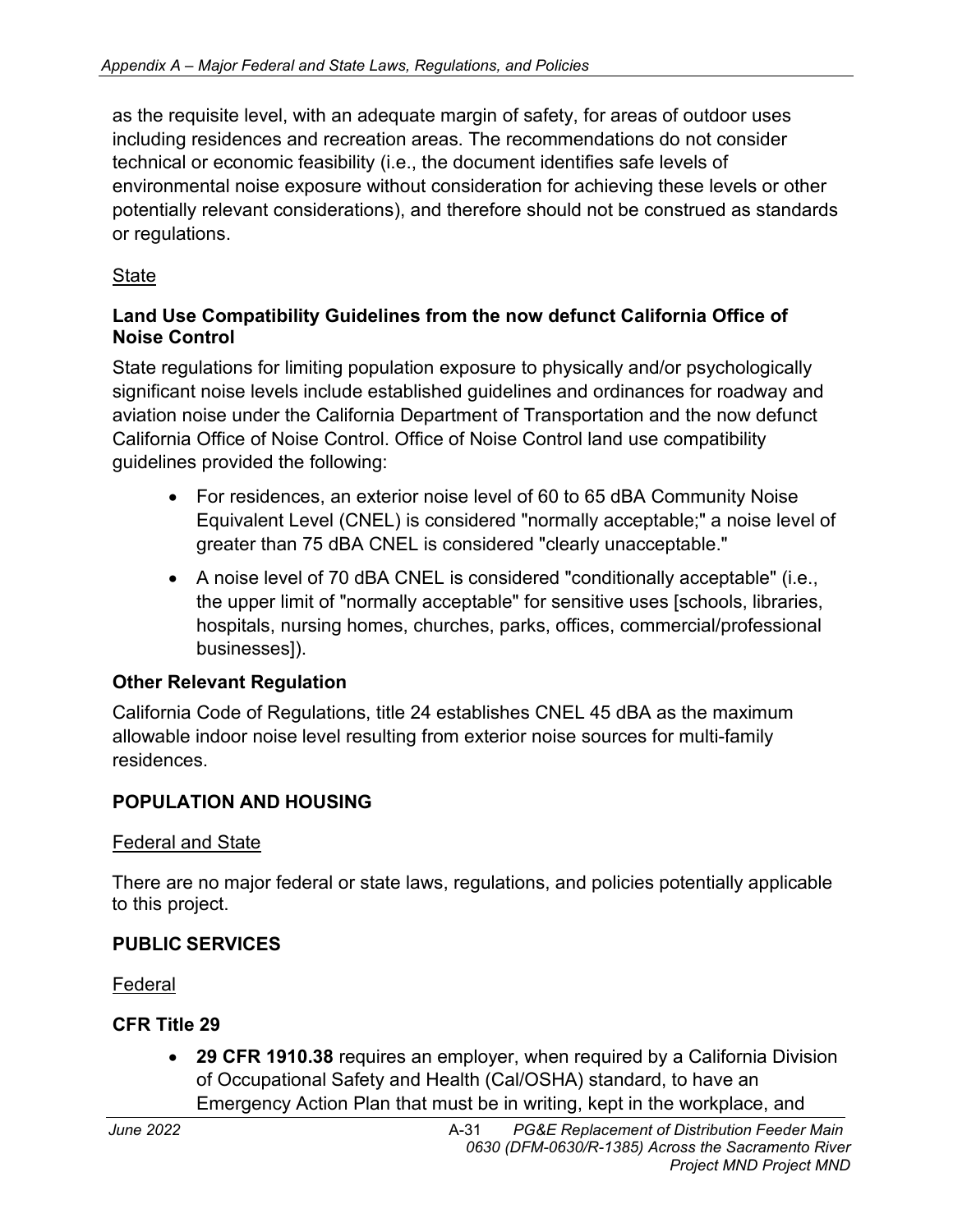available to employees for review.

- **29 CFR 1910.39** requires an employer to have a Fire Prevention Plan.
- **29 CFR 1910.155, Subpart L**, Fire Protection requires employers to place and keep in proper working order fire safety equipment within facilities.

**State** 

# **California Code of Regulations, title 19 (Public Safety)**

California State Fire Marshal regulations establish minimum standards for the prevention of fire and for protection of life and property against fire, explosion, and panic.

# **RECREATION**

### Federal

There are no major federal laws, regulations, and policies potentially applicable to this project.

### **State**

# **TRANSPORTATION / TRAFFIC**

Federal

# **Hazardous Materials Transportation Act (HMTA) (49 U.S.C. § 5901)**

The HMTA delegates authority to the U.S. Department of Transportation to develop and implement regulations pertaining to the transport of hazardous materials and hazardous wastes by all modes of transportation. The USEPA's Hazardous Waste Manifest System is a set of forms, reports, and procedures for tracking hazardous waste from a generator's site to the disposal site. Applicable regulations are contained primarily in CFR Titles 40 and 49.

### **Title 23 (Highways), CFR, Section 450.220**

Requires each state to carry out a continuing, comprehensive, and intermodal statewide transportation planning process. This planning process must include the development of a statewide transportation plan and transportation improvement program that facilitates the efficient, economic movement of people and goods in all areas of the state.

### **State**

# **California Vehicle Code**

Chapter 2, article 3 defines the powers and duties of the California Highway Patrol, which enforces vehicle operation and highway use in the state. The California Department of Transportation is responsible for the design, construction, maintenance,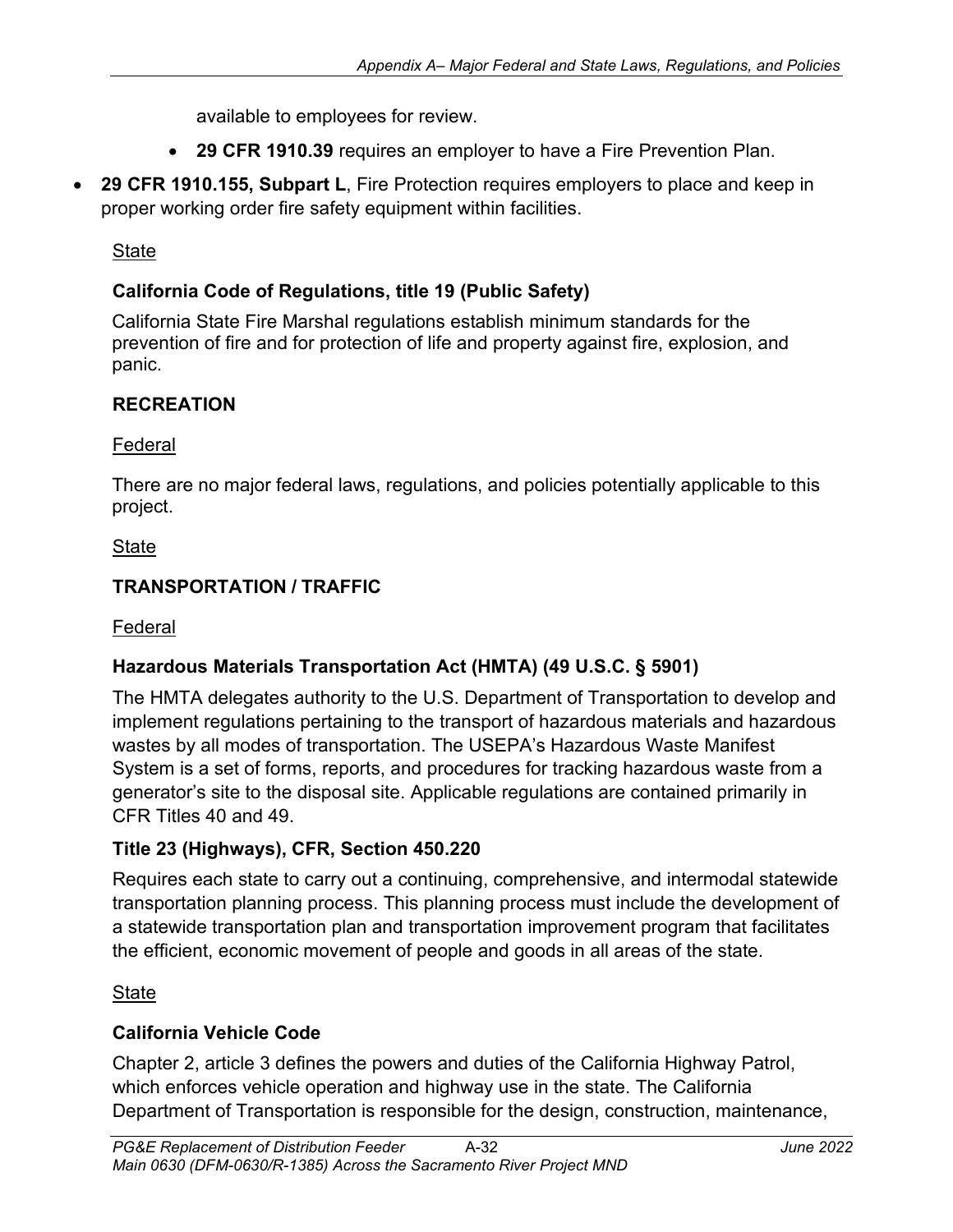and operation of the California State Highway System and the portion of the Interstate Highway System within state boundaries.

Caltrans has the discretionary authority to issue special permits for the use of California State highways for other than normal transportation purposes. Caltrans also reviews all requests from utility companies, developers, volunteers, nonprofit organizations, and others desiring to conduct various activities within the California Highway right of way. The Caltrans Highway Design Manual, prepared by the Office of Geometric Design Standards (Caltrans 2012), establishes uniform policies and procedures to carry out the highway design functions of Caltrans. Caltrans has also prepared a Guide for the Preparation of Traffic Impact Studies (Caltrans 2002). Objectives for the preparation of this guide include providing consistency and uniformity in the identification of traffic impacts generated by local land use proposals.

# **UTILITIES AND SERVICE SYSTEMS**

Federal

# **CFR Title 29 (see Public Services)**

**State** 

# **California Integrated Waste Management Act (AB 939; Stats. 1989, ch. 1095)**

Assembly Bill (AB) 939 mandates management of non-hazardous solid waste throughout California. Its purpose includes: reduce, recycle, and reuse solid waste generated in the state to the maximum extent feasible; improve regulation of existing solid waste landfills; ensure that new solid waste landfills are environmentally sound; streamline permitting procedures for solid waste management facilities; and specify local government responsibilities to develop and implement integrated waste management programs. AB 939 policies preferred waste management practices include the following. The highest priority is to reduce the amount of waste generated at its source (source reduction). Second is to reuse, by extending the life of existing products and recycling those wastes that can be reused as components or feed stock for the manufacture of new products, and by composting organic materials. Source reduction, reuse, recycling and composting are jointly referred to as waste diversion methods because they divert waste from disposal. Third is disposal by environmentally safe transformation in a landfill. All local jurisdictions, cities, and counties must divert 50 percent of the total waste stream from landfill disposal by the year 2000 and each year thereafter (with 1990 as the base year).

# **California Code of Regulations, title 19 (Public Safety)**

Title 19 sets standards for the prevention of fire and protection of property and life by the Seismic Safety Commission, Office of Emergency Services, and Office of the Fire Marshall. It also contains guidelines and standards for general fire, construction,